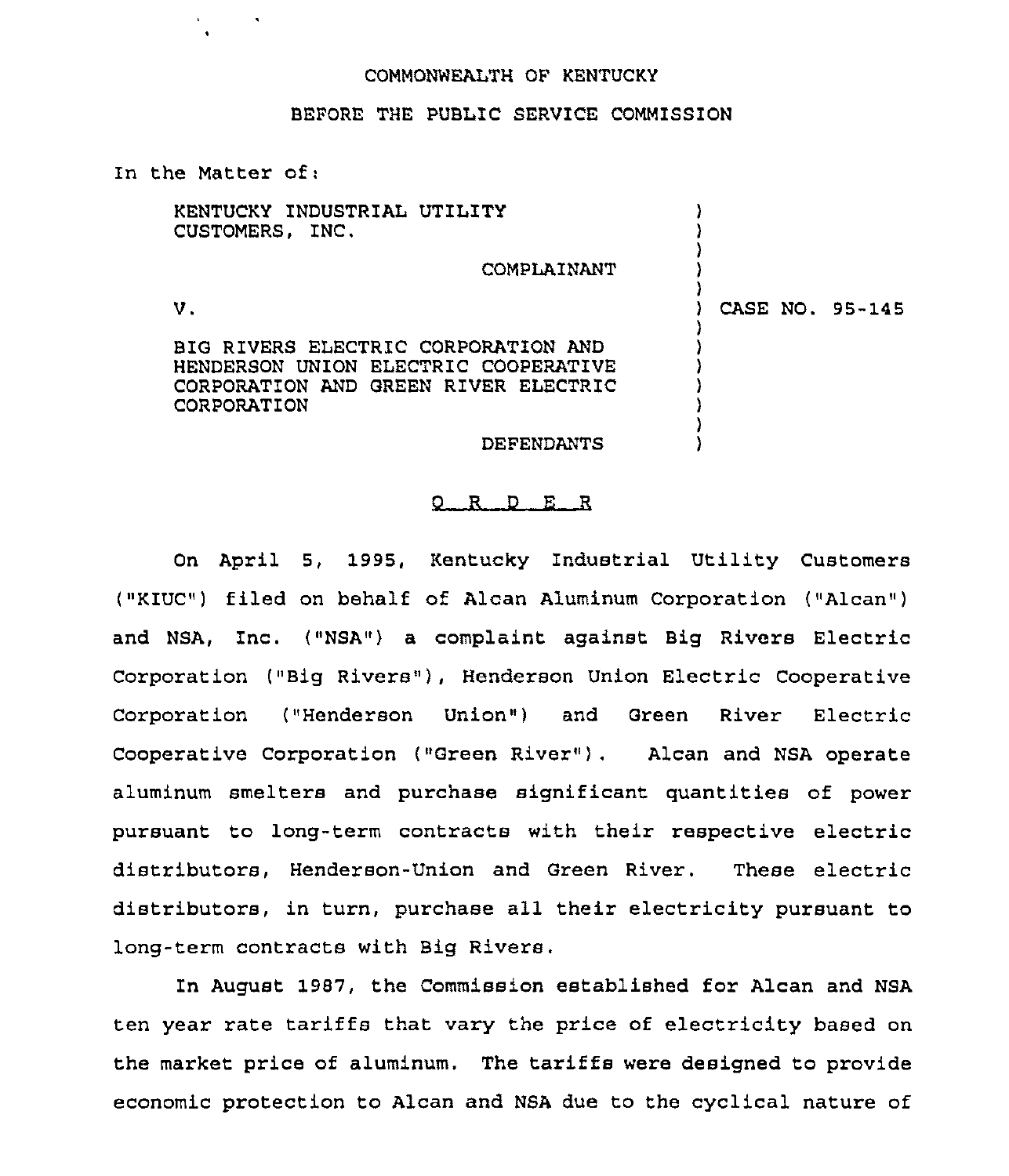the aluminum industry. Known as the variable smelter rates, the tariffs were modified as of January 1, 1990, pursuant to a Settlement Agreement among numerous parties including Alcan and NSA, their respective electric distributors, and Big Rivers. The Settlement Agreement, approved by the Commission in Case No. 89- 376, modified the tariffs to include a balancing account to ensure that the total of the remaining payments under the variable rate equaled the amount that would have been paid during that time under a non-variable rate of 29.1285 mills per KWH.

The complaint raises various concerns relating to the on-going viability of Big Rivers and its ability, as well as that of Henderson Union and Green River, to comply with the terms of the tariffs as modified. KIUC projects that by early 1996, Alcan and NSA will have prepaid all demand charges due through August 1997, entitling them to receive contract quantities of power from the prepayment date through August 1997 at an energy only rate of 18.1 mills per KWH. As this energy rate was established to recover only fuel and variable operating and maintenance expenses, KIUC opines that Big Rivers may experience significant cash flow problems during this time and may be unable to continue serving Alcan and NSA in accord with the modified tariffs,

In an effort ostensibly aimed at eliminating any potential cash flow problems that might arise in the future, KIUC seeks the establishment of a trust or escrow account into which Alcan and NSA would pay all energy charges in excess of 29.1285 mills per KWH. At such time that Alcan or NSA has prepaid in full all demand

 $-2-$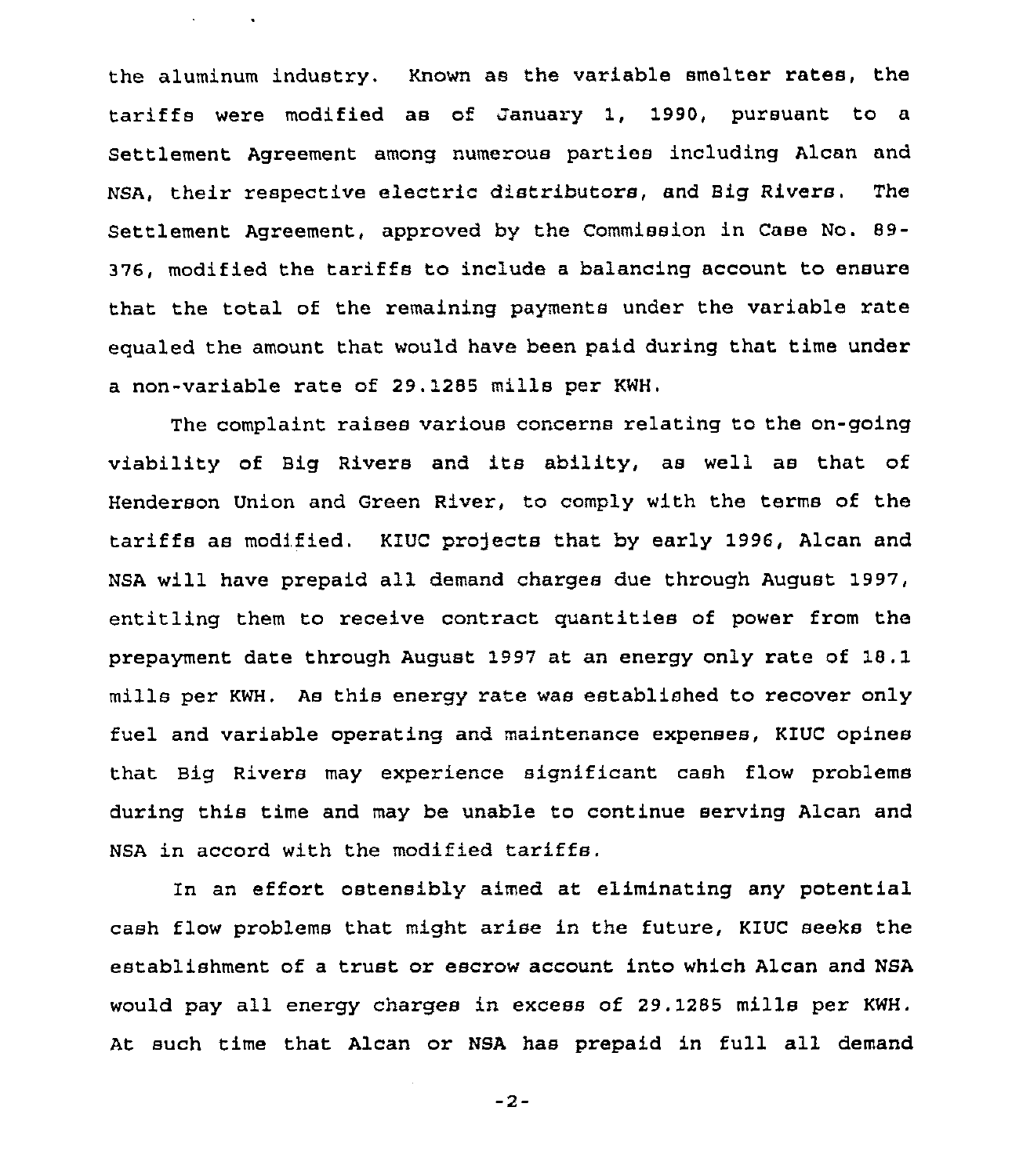charges, the trustee would be authorized to release the trust funds to Big Rivers ratably through August 1997.

KIUC claims that the relief requested will not cause Alcan or NSA to be in violation of the Settlement Agreement since they are seeking only "interpretation, construction or enforcement of this Settlement Agreement or requesting relief for breach thereof," as authorized by Section <sup>3</sup> of that Agreement,

Based on a review of the complaint and being otherwise sufficiently advised, the Commission finds that pursuant to 807 KAR 5:001, Soction 12(4) $(a)$ , the complaint must be examined to determine if it states a prima facie case. This examination leads us to Section <sup>2</sup> of the Settlement Agreement which provides, in pertinent part,

> It is the intent and agreement of the parties that the Alcan Smelter Rate and NSA Smelter<br>Rate shall remain in effect without Rate shall remain in effect without modification through August 31, 1997 Big Rivers, HU, Green River, NSA and Alcan agree that they shall not apply to KPSC for any modification of the Alcan Smelter Rate or NSA Smelter Rate to be effective prior to August 31, 1997 without the express written consent of all the other parties hereto.

Similar language prohibiting any modification is included in the tariffs of Big Rivers, Henderson Union and Oreen River.

While KIUC characterizes its prayer for relief as one for interpretation, construction, or enforcement of the Settlement Agreement and modified tariffs, it without question seeks to have the Commission modify the most basic requirements as agreed to by the parties - who gets the money and when. This the Commission

 $-3-$